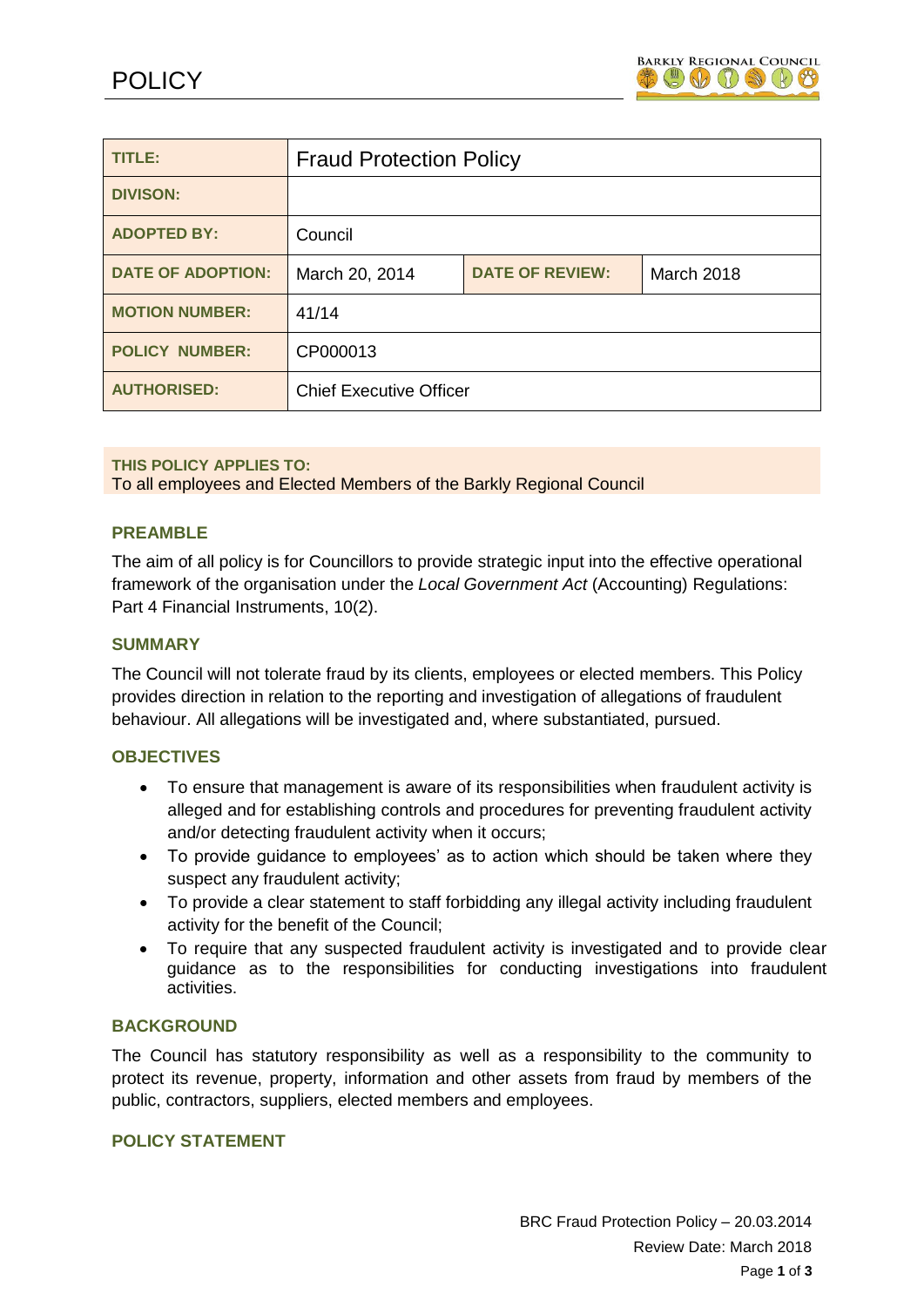The Council will not tolerate fraud by its clients, employees or elected members and all allegations of fraud will be investigated and, where substantiated, pursued appropriately.

Elected members and employees must adopt the highest ethical standards when carrying out their duties and functions.

Any illegal activity including fraudulent activity for the benefit of the Council is strictly prohibited.

It is a requirement that all elected members and employees report any suspected fraud and assist with any investigations when required.

All elected members and employees will be made aware of their responsibilities under relevant legislation and Council policies through training, induction and information sessions.

### *Risk Minimisation*

A number of legislative controls and Council policies and procedures are in place for the prevention, detection, management and reporting of fraud, including:

- Code of Conduct
- Human Resources Policies and Procedures
- Internal Financial Policies and Procedures
- Tendering and Procurement Policy and Procedures
- CouncilBiz Information Technology Usage Protocols
- Local Government Act and the Local Government (Accounting) Regulations

## **PROCEDURE**

Suspected or known fraudulent acts by an employee are to be reported to his or her supervisor or the CEO. If there is reason to believe that the Supervisor may be involved, the CEO is to be notified.

Supervisors are to communicate any suspected or known fraudulent activity to the CEO but shall not take further action without instruction from the CEO.

Reports by the public of suspected fraud will be immediately referred to the CEO.

The CEO may initiate an internal investigation into the suspected act or may involve the Police at the CEO's discretion.

Where the CEO is suspected to have engaged in fraudulent behaviour the responsibilities of the CEO pursuant to this Policy shall be undertaken by the President.

All investigations will be conducted in confidence in so far as reasonably possibly. All participants in a fraud investigation shall keep the details and results of the investigation confidential. The name or names of those communicating information about a fraudulent act and the name or names of those suspected of a fraudulent act will only be revealed when required by law or when necessitated by the investigation or any disciplinary or legal action.

Any media enquiries will be referred to the CEO.

### *Protection for Whistle-blower*